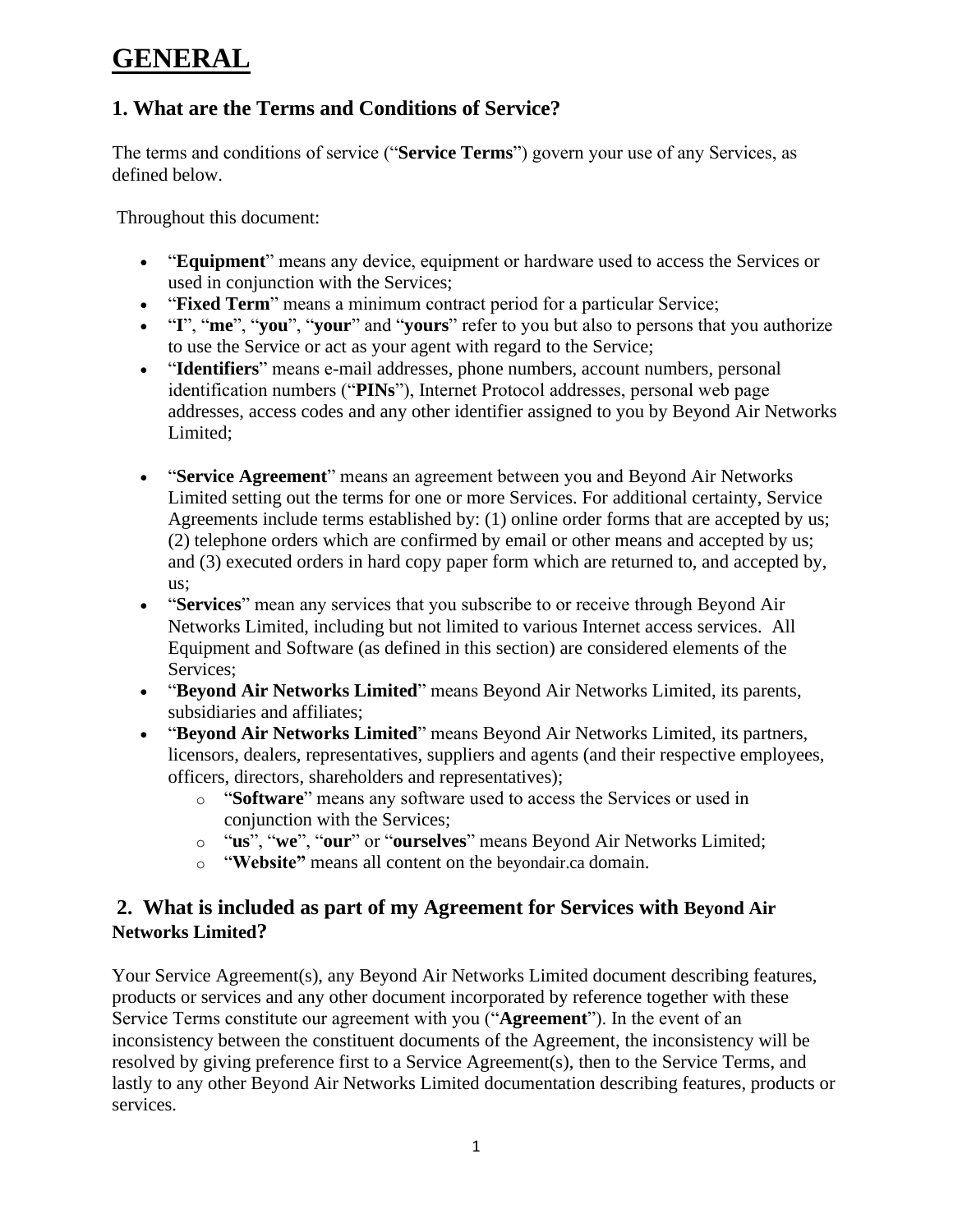### **3. How do I accept this Agreement?**

By using the Services or allowing Services to be installed at your premises, you acknowledge that you have read, understood and agree to the Service Terms. If you do not agree to the Service Terms, you may not use the Services.

## **4. How long does the Agreement last?**

The "**Term**" of your Agreement with Beyond Air Networks Limited begins when you accept the Agreement and will continue until the Agreement is terminated. Beyond Air Networks Limited provides Services to you on an ongoing month-to-month basis unless a Fixed Term is set by a Service Agreement. If a Fixed Term expires, Services will continue to be provided to you on a month-to-month basis, unless you cancel the applicable Service in accordance with Section 28.

## **5. Can Beyond Air Networks Limited change the Agreement?**

Beyond Air Networks Limited can change the Agreement and any aspect of the Services. Before we make any changes to the Agreement, we will give you at least thirty (**30**) days' written notice by email, letter, bill insert or by posting the notice on our Website.

If you continue to use the Service after thirty (**30**) days from the effective date indicated in the notice, the new service term will become effective.

### **6. What if I do not agree with a change that Beyond Air Networks Limited makes to the Agreement?**

If you do not agree with a change made by Beyond Air Networks Limited, you may cancel the affected Services in accordance with Section 28.

# **ACCOUNT, BILLING AND PAYMENT**

### **7. How does Beyond Air Networks Limited bill me for the Services?**

Beyond Air Networks Limited will bill you monthly, in advance. You must pay all recurring and one-time charges ("**Fees**") and all applicable taxes due for Beyond Air Networks Limited services within fifteen (**15**) days of Beyond Air Networks Limited's invoice date. Beyond Air Networks Limited may bill you monthly in arrears for certain Fees. For example, billing in arrears may be necessary for charges that can only be calculated at the end of a billing month (e.g. usage based charges). Service Agreements may also modify the billing terms for certain Services.

### **8. How can I pay my bill?**

You can pay your bill through Beyond Air Networks Limited's pre-authorized billing by Visa, Mastercard, Visa Debit and Mastercard Debit, or by Interac E-Transfer sent to: billing@beyondair.ca . You confirm that you are an authorized user of the credit card or bank account and that it is valid and has not expired. You must promptly advise Beyond Air Networks Limited if your credit card information changes.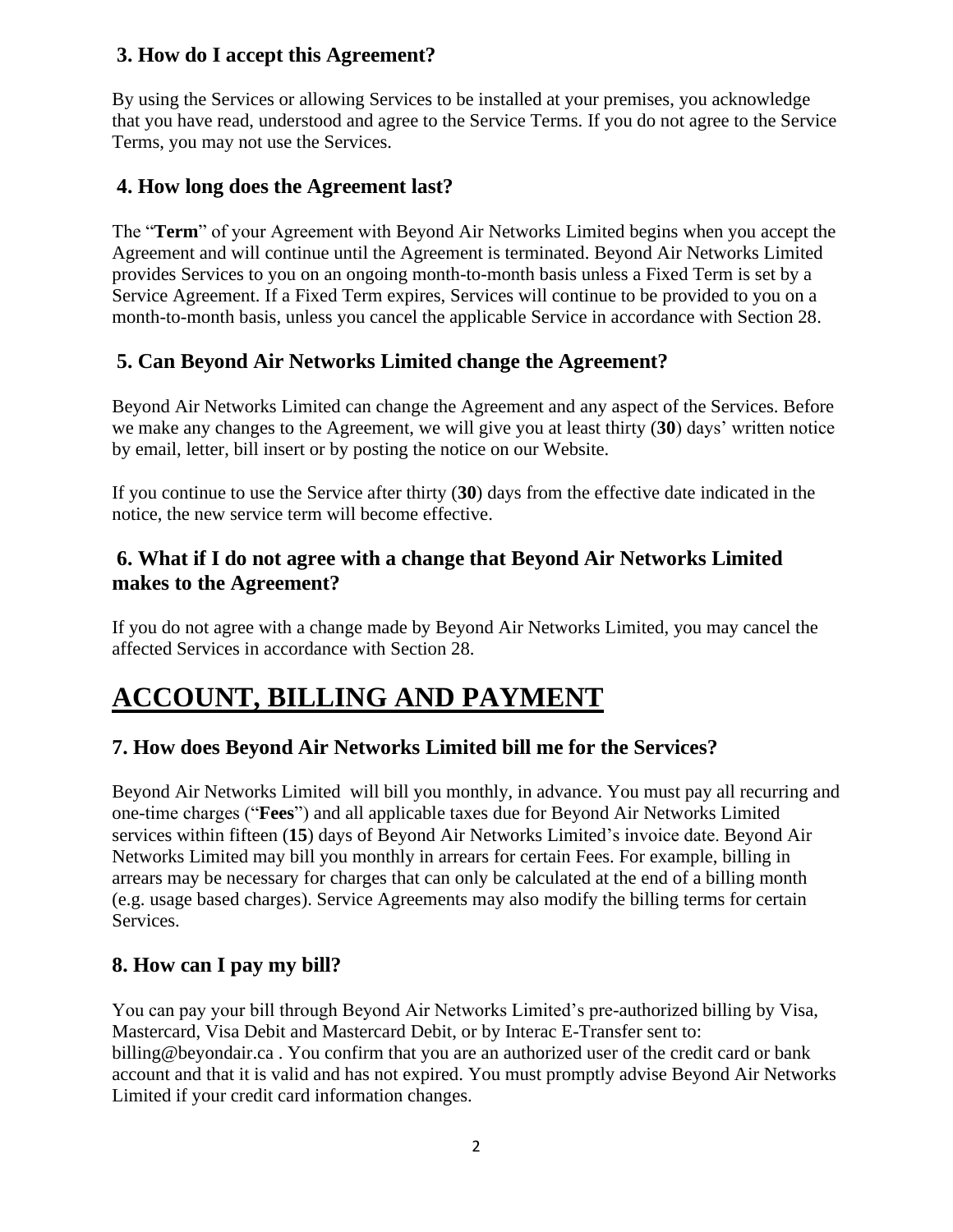#### **9. What charges apply to late payments, rejected payments and other account processing actions?**

If Beyond Air Networks Limited does not receive payment within twenty-seven (**27**) days of the invoice date, you will be subject to a late payment charge of **1.5**% per month and service disconnection. This late payment charge accrues on a daily basis and is calculated and compounded monthly on the outstanding amount (**18**% per year) ("**Late Payment Charges**") from the date of the first bill on which it appears until the date we receive that amount in full.

You agree that we can charge any unpaid and outstanding amount, including any Late Payment Charges and taxes, on your account to your credit card, bank account or any other payment method pre-authorized by you for payment of Fees.

Administrative charges in the amount of \$35.00 may be levied for administration or account processing activities in connection with your account, including as a result of the following:

- collection efforts due to non-payment or having a balance over your credit limit, including unbilled usage and pending charges, fees and adjustments;
- returned or rejected payments due to non-sufficient funds ("NSF") or any other reason;
- change of any Identifier; and/or
- the restoral of Service

### **10. What if I dispute Fees on my invoice?**

If you have any questions, disputes or discrepancies to report regarding Fees, you must do so within ninety (**90**) days of the invoice date. Failure to notify us within this time period will constitute your acceptance of such Fees. We will investigate disputes and if, in our sole discretion, we determine that a portion of the Fees was incorrectly charged, then we will reverse the disputed portion of the Fees. You must pay the undisputed portion of the Fees in accordance with Section 8.

# **YOUR RESPONSIBILITIES**

#### **11. Does Beyond Air Networks Limited have any policies that apply to the Services?**

Yes. From time to time, Beyond Air Networks Limited may establish policies, rules and limits (collectively "**Policies**") concerning the use of the Services, Equipment and any products, content, applications or services used in conjunction with the Services or Equipment. The Policies are incorporated into these Service Terms by reference.

#### **12. Are there any limits to my use of the Services?**

Yes. You agree to comply with and use the Services for your own personal use, in accordance with the Agreement and all applicable laws. You also agree not to:

- a) Resell the Services, receive any charge or benefit for the use of the Services; and
- b) Transfer your Services without our express consent.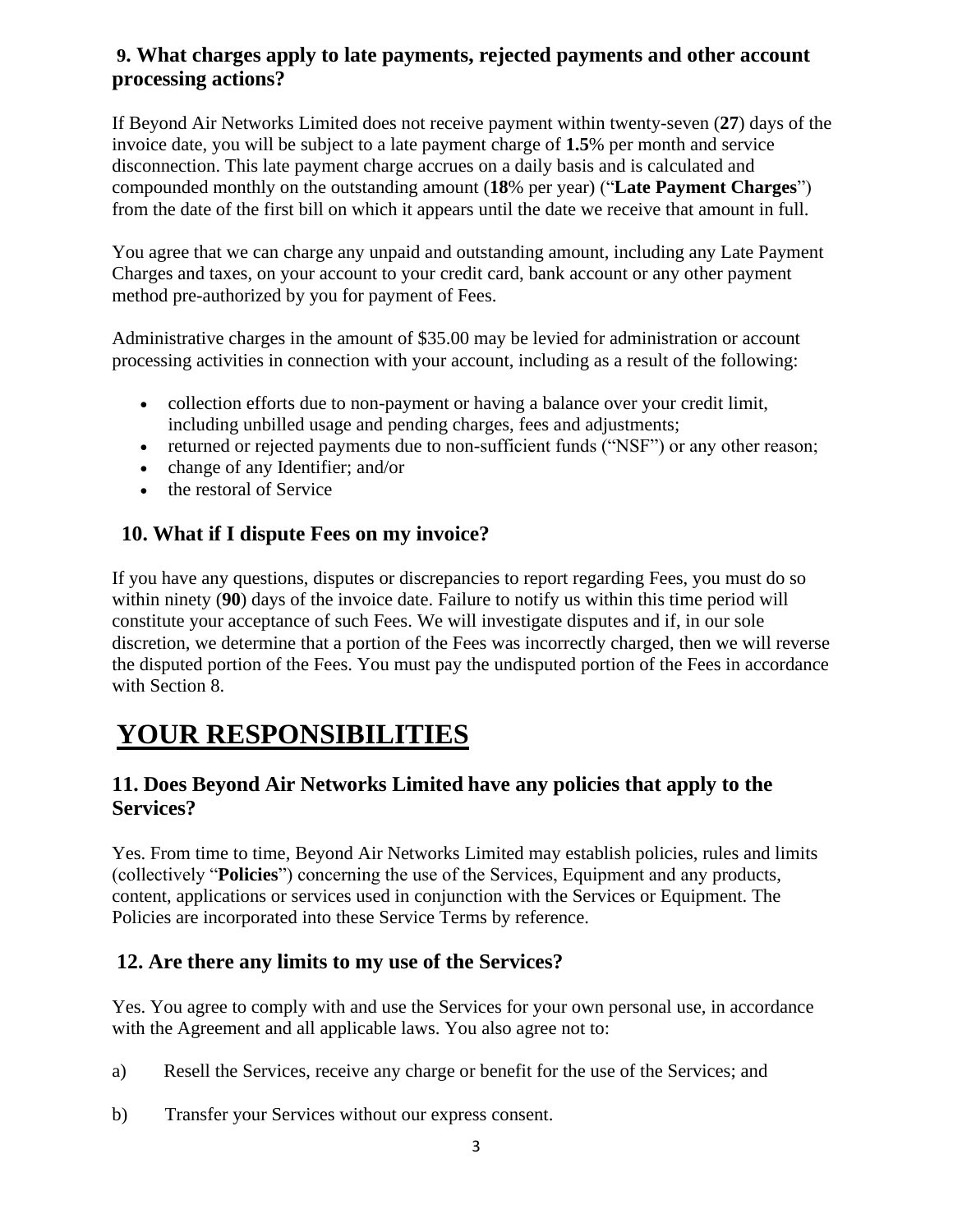You must also follow any Policies setting out acceptable use guidelines for the Services and Equipment.

## **13. How can I be sure that Beyond Air Networks Limited has accurate contact information for my account?**

You are responsible for keeping the contact and payment information you provide to Beyond Air Networks Limited (including name, mailing address, email address, address where the Services will be provided to you), phone number, and any authorized users) up to date. If this Agreement is cancelled, you will provide Beyond Air Networks Limited with forwarding information for final invoices or correspondence if your new contact information is different from the information we have on file. Failure to provide a forwarding address may result in the forfeiture of any outstanding credits or deposits on your account.

## **14. What am I responsible for if my Beyond Air Networks Limited account is compromised?**

You must notify Beyond Air Networks Limited immediately should you suspect unauthorized use of the Services or if Equipment is lost or stolen. You are responsible for payment of all Fees and taxes charged to your account, whether authorized by you or not, which is why it is so important to protect your account and keep account information (including authorized users) upto-date.

# **BEYOND AIR NETWORKS SERVICES**

## **15. Are there any warranties on the Services?**

To the maximum extent permitted by law, Beyond Air Networks Limited does not guarantee or warrant the performance, availability, coverage, uninterrupted use, security, pricing or operation of the Services or any products, content, applications, services, facilities, connections or networks used or provided by us or third parties.

You bear the entire risk as to the use, access, transmission, availability, reliability, timeliness, quality, security and performance of the Services.

Beyond Air Networks Limited does not make any express or implied representations, warranties or conditions, including warranties of title or non-infringement, or implied warranties of merchantable quality or fitness for a particular purpose, with regard to the Services or any products, content, applications, services, facilities, connections or networks used or provided by us or third parties.

All representations, warranties and conditions of any kind, express or implied, are excluded to the maximum extent permitted by applicable law. To the maximum extent permitted by applicable law, no advice or information, whether oral or written, obtained by you from Beyond Air Networks Limited creates any term, condition, representation or warranty not expressly stated in the Agreement.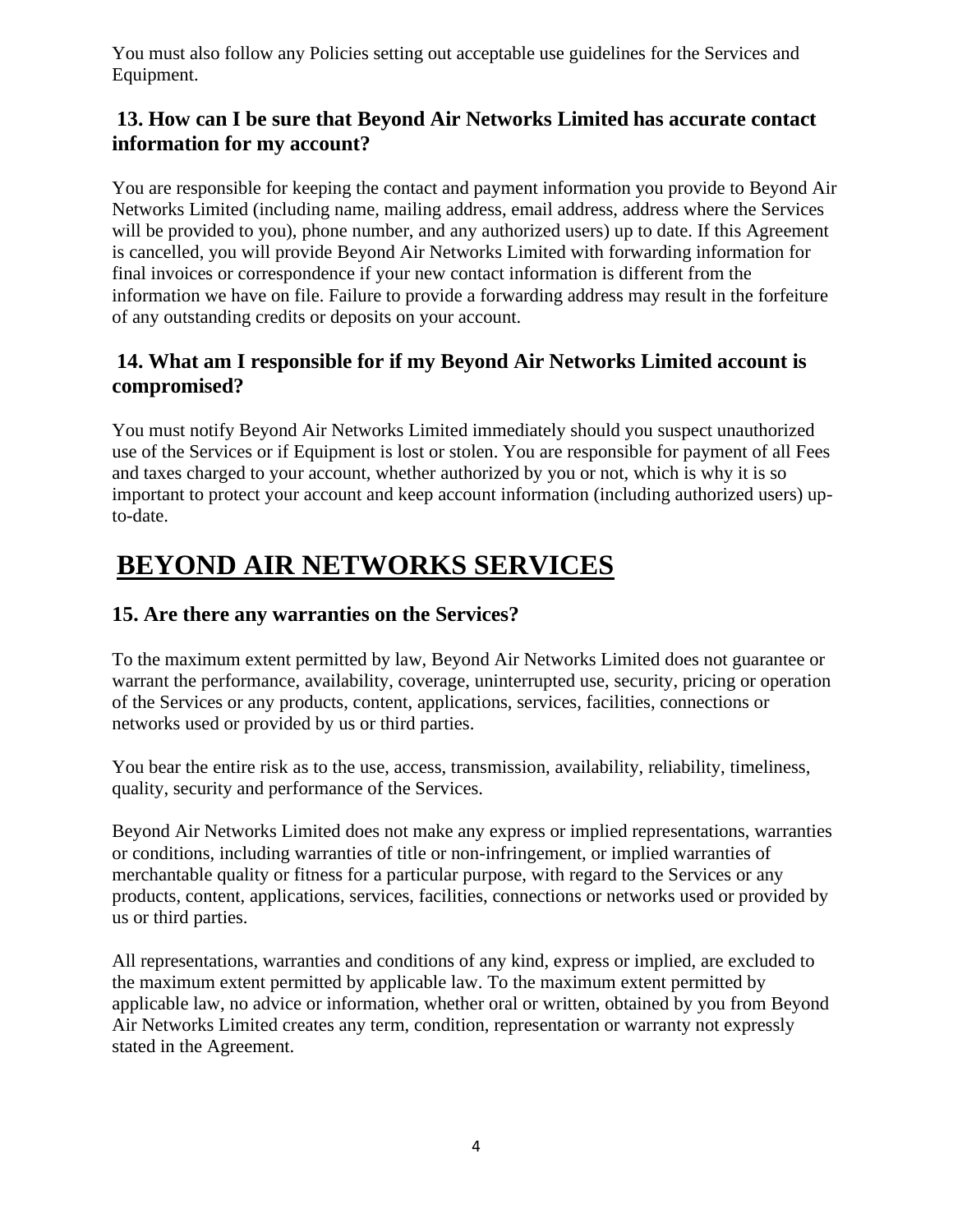#### **16. Does this mean that there may be circumstances when the Services are not available?**

Unfortunately, yes. Performance and availability of the Service depend on several factors, including access to third-party providers and suppliers that Beyond Air Networks Limited does not fully control.

# **BEYOND AIR NETWORKS LIMITED EQUIPMENT AND SOFTWARE**

## **17. Are there any limitations with respect to use of Equipment?**

Yes. Except for Equipment that you have fully paid for, all Equipment installed or provided by us remains our property and you agree that:

- You will take reasonable care of the Equipment;
- You may not sell, lease, mortgage, transfer, assign or encumber the Equipment;
- You may not relocate the Equipment without our knowledge and permission; and
- You will return the Equipment to us at your own expense upon termination of the Services to which the Equipment is related.

If Equipment is lost, stolen or damaged or sold, leased, mortgaged, transferred, assigned, encumbered or not returned, you agree to pay us the undiscounted retail value of Equipment, together with any costs incurred by us in seeking possession of such Equipment.

### **18. Do I need to grant Beyond Air Networks Limited access to Equipment?**

Yes. You agree to authorize us and our representatives to enter or have access to your premises as necessary at mutually agreed upon times to install, maintain, inspect, repair, remove, replace, investigate, protect, modify, upgrade or improve the operation of our services, the Equipment or our facilities or networks. If any of your Services or accounts have been terminated, then you authorize us and our representatives to enter or have access to your premises to disconnect the Services, as applicable. You must immediately notify us if Equipment is lost, stolen or destroyed.

Although Beyond Air Networks Limited will seek your consent whenever feasible, you agree that Beyond Air Networks Limited may access, without consent or notice, Equipment located on your property and outside of your residential or business dwelling in the following exceptional circumstances: (a) if Beyond Air Networks Limited has a court order to do so; or (b) if there is an emergency situation, which includes circumstances where Equipment on your property is malfunctioning and affecting your Services or the Beyond Air Networks Limited network.

### **19. Will the Service ever require changes of Equipment?**

Yes. The Equipment, Equipment specifications and the location of Equipment require changes, at our sole discretion, from time to time. Unless otherwise specified by us, you are solely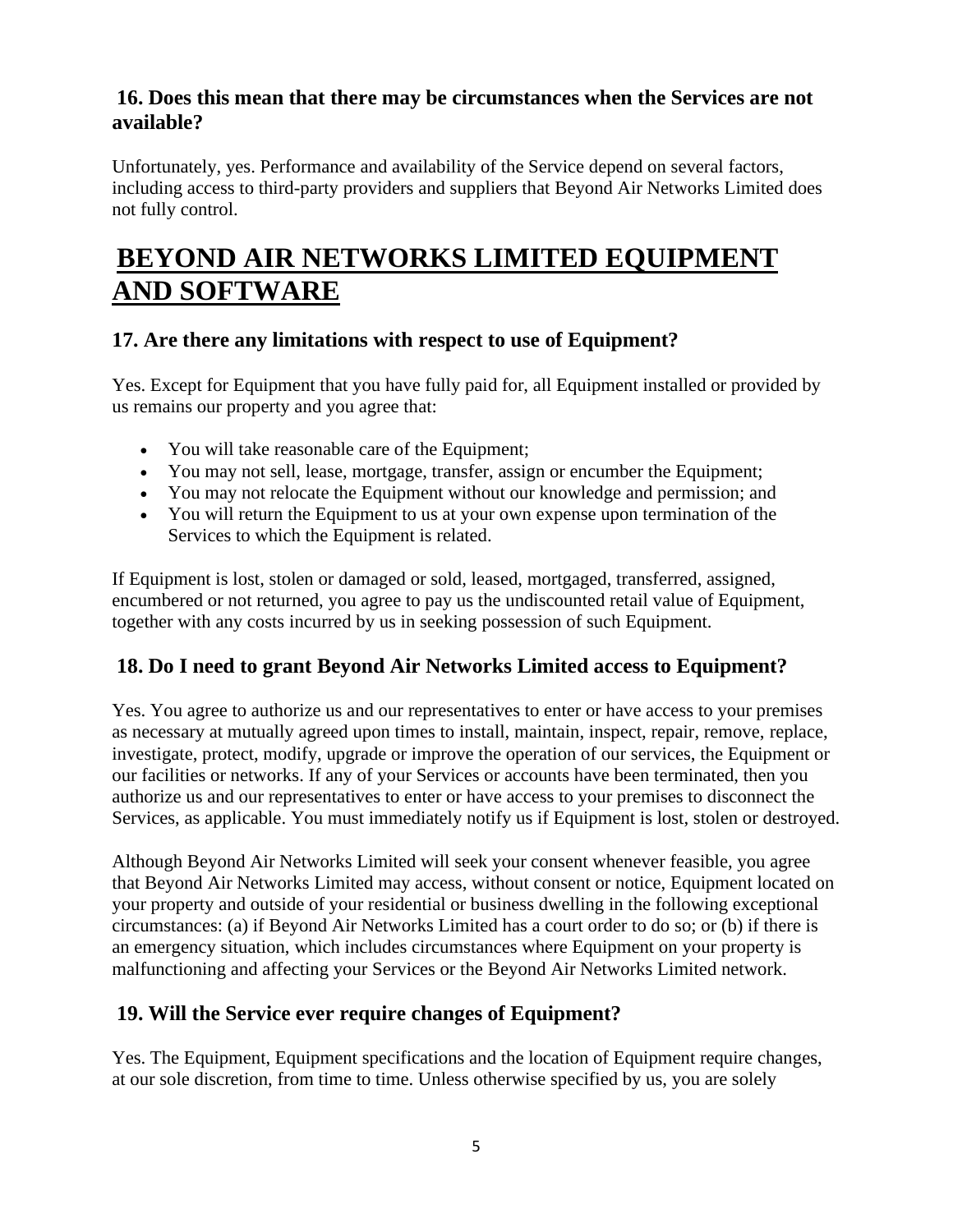responsible for updating or maintaining your Equipment and software as necessary to meet such requirements, and you may not be entitled to customer support from us if you fail to do so.

#### **20. Are there any limitations to the use of Software**

Yes. Software, including all related documentation accompanying the Software ("**Software Documents**"), is for your own personal, non-commercial use and may not be distributed, transferred or sold. All Software and Software Documents remain our property or that of our licensors or content providers, as applicable. You agree to take reasonable steps to protect Software and Software Documents from theft, loss or damage. You must review and agree to any applicable end user licence agreement of Beyond Air Networks Limited, our licensors or content providers. Unless otherwise provided in the applicable end user licence agreement, all end user licence agreements will terminate upon termination of the applicable Service Agreement.

# **PROPRIETARY RIGHTS**

### **21. Is the content that I access through the Services subject to any intellectual property rights?**

Yes. You acknowledge that content including, but not limited to, software, music, sound, photographs, video, graphics or other material accessed through the Services or the Internet is protected by applicable copyrights, trade-marks, patents, trade secrets and/or other proprietary rights and laws.

You further acknowledge that, except where expressly stated otherwise, all Equipment, Software, content, documentation, processes, designs, technologies, materials and all other things comprising the Services are owned by Beyond Air Networks Limited, its licensors or its suppliers and are protected by applicable copyrights, trade-marks, patents, trade secrets and/or other proprietary rights and laws.

#### **22. Do I have any rights to the content that I provide in connection with the Services?**

Yes. Beyond Air Networks Limited does not claim ownership of information, materials, software or other content (collectively, the "**Content**") that you post, upload, input, provide, submit or otherwise transmit to Beyond Air Networks Limited or any third party, using the Services. However, you agree that by posting, uploading, inputting, providing, submitting or otherwise transmitting the Content to Beyond Air Networks Limited or any third party, using the Services, you have thereby granted Beyond Air Networks Limited a royalty-free, non-exclusive license to use, copy, distribute, transmit, display, edit, delete, publish and translate such content to the extent reasonably required by Beyond Air Networks Limited to provide the Services to its customers or to ensure adherence to or enforce the terms of this Agreement.

### **23. Who owns electronic addresses used in connection with the Services?**

Except where otherwise specified by Beyond Air Networks Limited, Identifiers remain the property of Beyond Air Networks Limited at all times.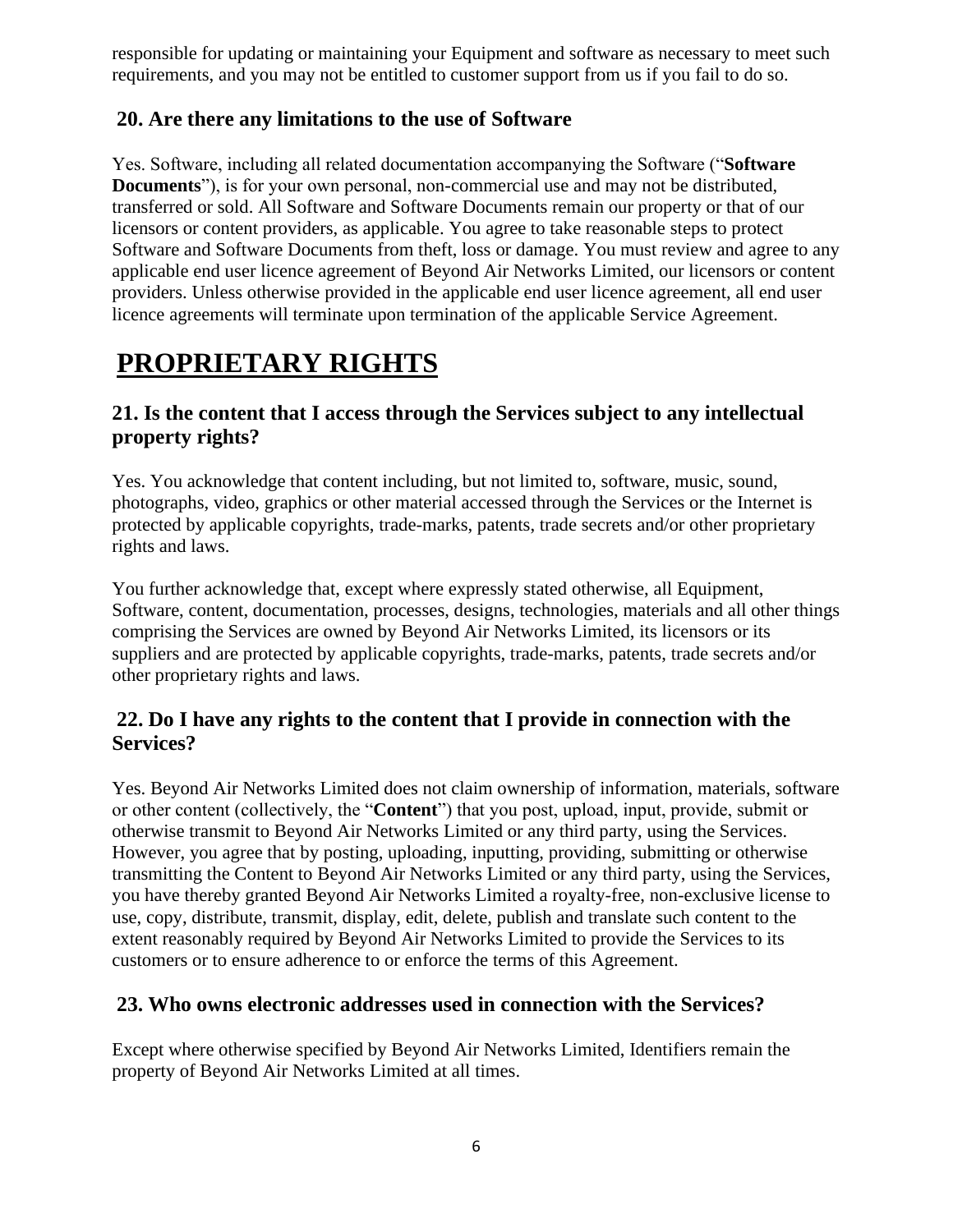# **PRIVACY AND CONFIDENTIALITY OF YOUR INFORMATION**

## **24. How does Beyond Air Networks Limited protect my personal information?**

Beyond Air Networks Limited protects your personal information in a manner consistent with Beyond Air Networks Limited's Privacy Policies and applicable laws.

#### **25. Will Beyond Air Networks Limited send me commercial electronic messages?**

Yes. By entering into the Agreement, you are providing your consent to receive commercial electronic messages from Beyond Air Networks Limited However, at any time, you may unsubscribe from commercial electronic messages by using the unsubscribe mechanism contained in such messages.

# **LIABILITY AND INDEMNIFICATION**

## **26. How does Beyond Air Networks Limited limit its liability?**

You agree that, unless otherwise specifically set out in a Service Agreement, to the maximum extent permitted by applicable law, Beyond Air Networks Limited Parties' liability for negligence, breach of contract, tort, or other causes of action, including fundamental breach, is limited to a maximum amount equal to the greater of twenty (\$**20**) or an amount equal to the Fees payable during any service outage.

Other than the foregoing payment and to the maximum extent permitted by applicable law, Beyond Air Networks Limited Parties are not responsible to anyone for:

- Any direct, indirect, special, consequential, incidental, economic or punitive damages (including loss of profit or revenue, financial loss, loss of business opportunities, loss, destruction or alteration of data, files or software, breach of privacy or security property damage, personal injury, death or any other foreseeable or unforeseeable loss, however caused) resulting or relating directly or indirectly to the Service or any advertisements, promotions or statements relating to any of the foregoing, even if we were negligent or were advised of the possibility of such damages;
	- o The performance, availability, reliability, timeliness, quality, coverage, uninterrupted use, security, pricing or operation of the Service;
	- o Any lost, stolen, damaged or expired Equipment, Identifiers, passwords, codes, benefits, discounts, rebates or credits;
	- o Any error, omission or delay in connection with the transfer of Identifiers to or from another telecommunications service provider or any limitation connected thereto;
	- o Any acts or omissions of a telecommunications carrier whose facilities are used to establish connections to points that we do not serve; or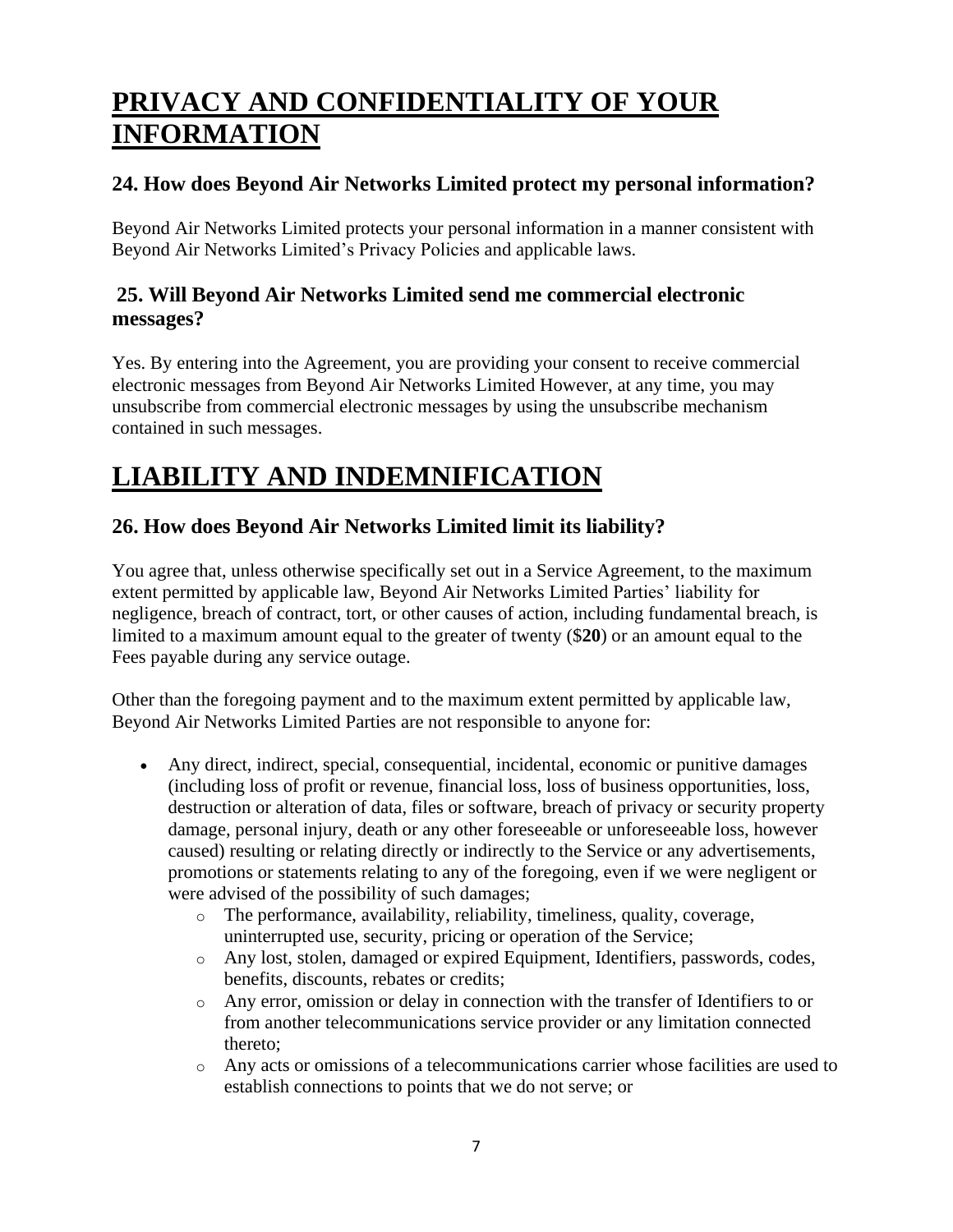o Any claims or damages resulting directly or indirectly from any claim that the use, intended use or combination of the service or any material transmitted through the Services infringes the intellectual property, industrial, contractual, privacy or other rights of a third party.

These limits are in addition to any other limits on Beyond Air Networks Limited Parties' liability set out elsewhere in the Agreement.

## **27. Must I indemnify Beyond Air Networks Limited Parties with regards to the Agreement?**

Yes. You agree to indemnify and hold harmless Beyond Air Networks Limited Parties from all demands, claims, proceedings, losses, damages, costs and expenses (including, without limitation, reasonable legal fees and other litigation expenses) incurred by or made against Beyond Air Networks Limited Parties, which result from or relate to the Services, your use of the Services or other matters related to this Agreement.

# **CANCELLING AND SUSPENDING BEYOND AIR NETWORKS LIMITED SERVICES**

### **28. When and how can I cancel Services?**

You may cancel any or all of your Services and any corresponding Service Agreement at any time by contacting Beyond Air Networks Limited at the points of contact specified in these Service Terms. Cancellation Charges, as defined in Section 31, may apply.

### **29. What happens to a Service Agreement if I transfer my Services to another provider?**

Upon transfer-out of one or more Services and Identifiers to another provider, the applicable Service Agreements will be automatically cancelled. Cancellation Charges, as defined in Section 31, may apply.

### **30. When can Beyond Air Networks Limited cancel or suspend my Services?**

Beyond Air Networks Limited may cancel any or all of your Services and corresponding Service Agreements upon no less than thirty (**30**) days' notice to you at your billing address.

Beyond Air Networks Limited may also restrict, block, suspend, disconnect or terminate any or all of your Services, without notice, if:

- you are in breach of a Service Agreement, including non-payment of your charges or non-compliance with any Policies;
- you do not maintain Service usage within the prescribed credit limit;
- you exceed reasonable usage limits, as determined by us;
- you have given us false, misleading or outdated information
- we reasonably suspect or determine that any of your Services, Equipment and / or Identifiers are the subject of fraudulent, unlawful or improper usage or usage that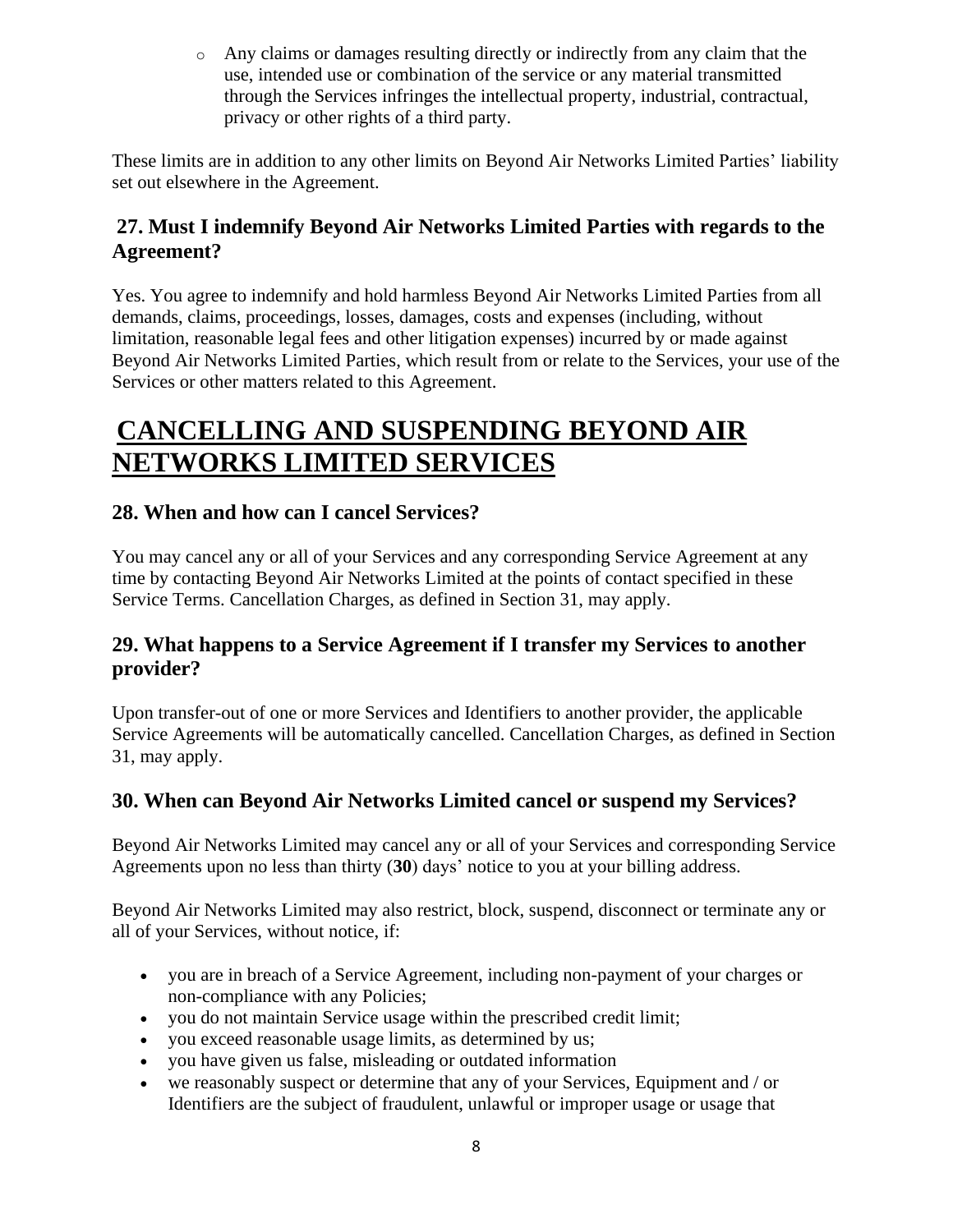adversely affects our operations or the use of our services, facilities or networks by others;

- you harass, threaten or abuse us or our employees or agents;
- you fraudulently or improperly seek to avoid payment to us;
- we need to install, maintain, inspect, test, repair, remove, replace, investigate, protect, modify, upgrade or improve the operation of the Services, the Equipment or our facilities or networks; or
- we reasonably believe that there is an emergency or extreme circumstance that would warrant such action.

#### **31. What amounts must I pay if my Service(s) are cancelled?**

If you or Beyond Air Networks Limited cancels any of your Services that are subject to a monthto-month Term, you must pay all outstanding fees (including any installation fees for Services that have been installed but not activated), taxes, and Late Payment Charges on your final invoice for those cancelled Services. One-time activation and installation fees are nonrefundable. A re-stocking fee may apply to Equipment that you return or Equipment that has been ordered but not shipped. If Equipment that you have purchased has been shipped prior to Service cancellation, the fees for the Equipment are non-refundable. One-time activation and installation fees and restocking/Equipment fees are intended to recover costs and constitute a genuine pre-estimate of liquidated damages in the event that a month-to-month Service is cancelled.

For month-to-month Services seasonal disconnection, Beyond Air Networks Limited will provide a bill credit for the suspended portion of monthly service fees that you have paid in advance for services. This refund will be pro-rated based on the number of days remaining in the billing cycle. The credit will be applied to your next invoice and is not refundable.

For month-to-month Services, Beyond Air Networks Limited will cancel your service, without penalty, at the end of your billing cycle. If you cancel a month-to-month Service, you agree to provide a minimum of 5 business days notice, before the beginning of your next billing cycle.

If you cancel a Service that is subject to a Fixed Term prior to its expiry, or if Beyond Air Networks Limited cancels for cause your Service that is subject to a Fixed Term, then you must pay Beyond Air Networks Limited an amount equal to the lesser of either: (a) \$150.00 dollars plus applicable taxes; or (b) fifty per cent (**50%**) of the remaining monthly Fees for the cancelled Service that would have been payable to the end of the Fixed Term, plus applicable taxes (collectively, the "**Cancellation Charges**"). You acknowledge that the Cancellation Charges are a reasonable estimate of Beyond Air Networks Limited's liquidated damages, represent consideration for the Services, and are not a penalty.

### **32. How can I restore my Service(s) if they have been restricted, blocked, suspended, disconnected or terminated by Beyond Air Networks Limited?**

Beyond Air Networks Limited may, at its sole discretion, restore your Services, with or without conditions that may include:

a) Full repayment of outstanding amounts owing to Beyond Air Networks Limited;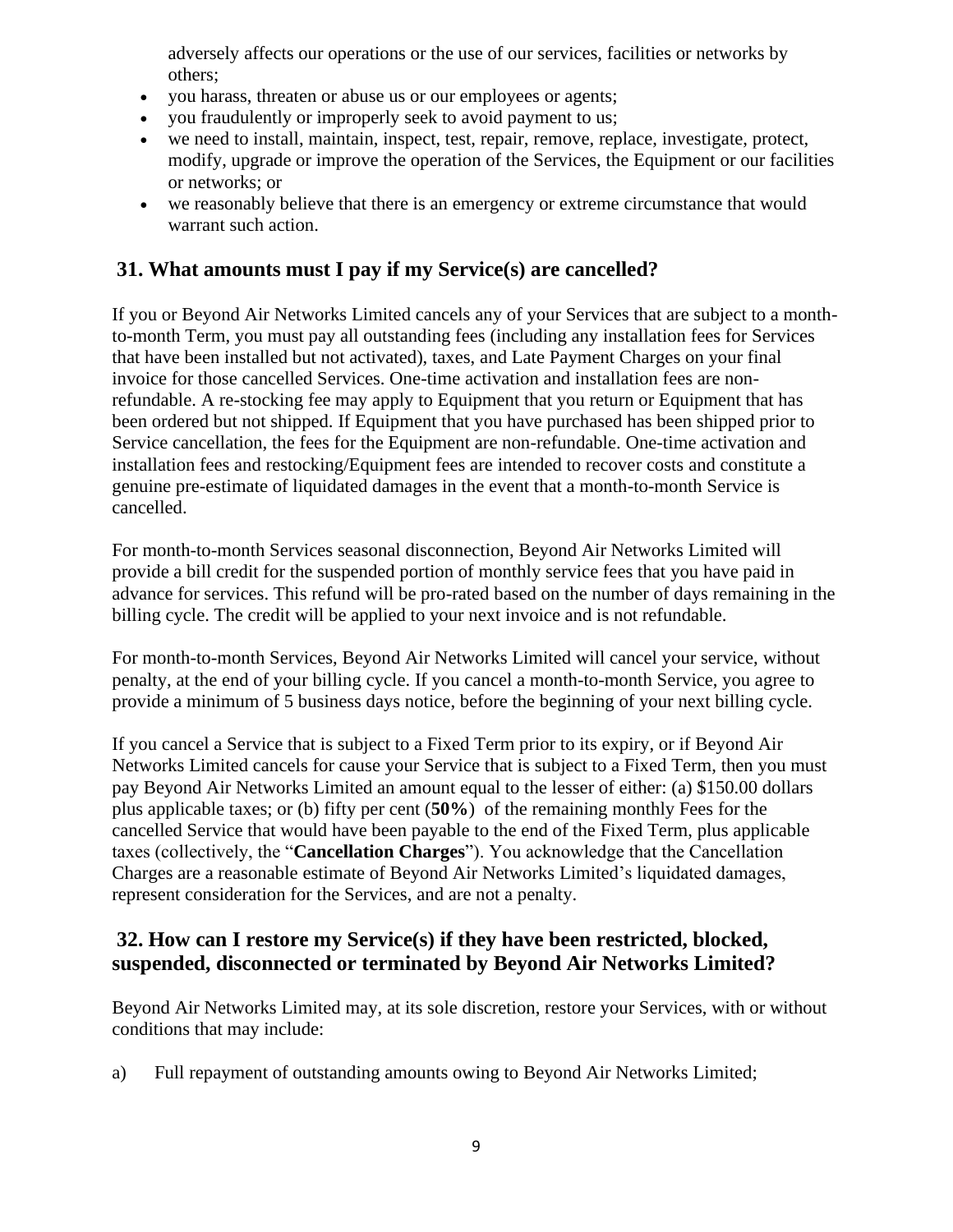b) Compensation for costs incurred by Beyond Air Networks Limited in connection with your breach of the Service Terms, including costs incurred to enforce your compliance; or

c) Changes to your Fees on an ongoing basis

# **ADDITIONAL TERMS**

### **33. Do I have to meet certain criteria to enter into this Agreement?**

Yes. By entering into this Agreement, you represent and warrant that you have reached the age of majority in the province of Ontario, which is **18** years of age, and that you possess the legal right and ability to enter into this Agreement and use the Services in accordance with this Agreement.

#### **34. What is the process that applies to unresolved disputes with Beyond Air Networks Limited?**

If you have a dispute about Services, Software, about this Agreement, or about what we say outside this Agreement, then we want to resolve the dispute quickly and fairly, and will work with you in good faith to do so. If you have tried to work with us but remain unsatisfied, then you have a right to escalate the dispute.

If you are a consumer or small business with a monthly bill under \$2500, you may escalate certain types of complaints externally with the Commissioner for Complaints for Telecommunications Service ("CCTS") (www.ccts-cprst.ca, 1-888-221-1687). The CCTS is the telecommunications consumer agency designated by the CRTC to resolve consumer and small business disputes about telecommunications services. The CCTS accepts complaints relating to service delivery, contract disputes, billing, credit management and unauthorized transfers of service.

With the exception of billing disputes, which are resolved exclusively through the process described in Section 10 of these Service Terms, any unresolved dispute may also be referred to voluntary single arbitrator arbitration. In such event, the fees for the arbitrator shall be shared equally by the parties.

### **35. Which Court has jurisdiction over claims related to the Agreement?**

By entering into the Agreement, except where the Canadian Radio-television and Telecommunications Commission, the CCTS or an arbitrator has jurisdiction, you consent to the exclusive personal jurisdiction of and venue in a court located in Sarnia, Ontario for any suits or causes of action connected in any way, directly or indirectly, to the subject matter of the Agreement.

### **36. What if parts of this Agreement become unenforceable?**

If any part of this Agreement becomes outdated, prohibited or unenforceable, the remaining terms will continue to apply to you and Beyond Air Networks Limited Even if Beyond Air Networks Limited decides not to enforce any part of this Agreement for any period of time, the term still remains valid and Beyond Air Networks Limited can enforce it in the future.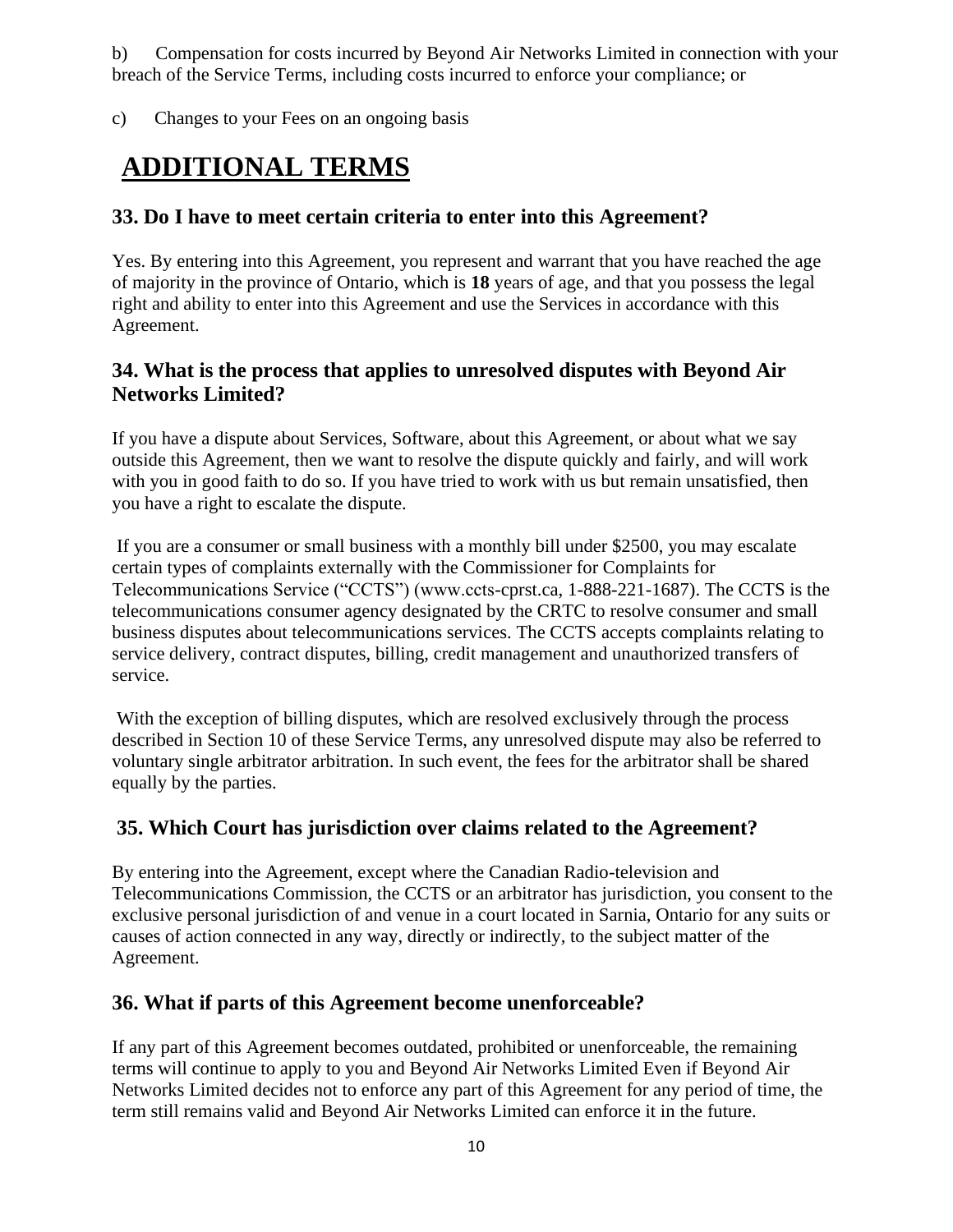### **37. What laws apply to this Agreement?**

The laws of Ontario and federal laws of Canada applicable in that province govern this Agreement.

#### **38. Can this Agreement be transferred?**

Beyond Air Networks Limited may transfer or assign all or part of this Contract (including any rights in accounts receivable) at any time without prior notice or your consent. You may not transfer or assign this Agreement, your account(s) or the Service without Beyond Air Networks Limited's prior written consent.

#### **39. Do any terms or obligations of this Agreement apply after the cancellation or expiry of the Agreement?**

Yes. The cancellation, transfer or expiry of a Service Agreement or the Agreement shall not release you or us from any obligation which has accrued prior to that event including but not limited to the obligation to pay any outstanding amounts owed for Services.

#### **40. Installation and Repair:**

- a. Installation of the Equipment may require drilling holes and other modifications to the residence or commercial building where the Equipment is installed. Such modifications are authorized with the full knowledge that if the Equipment is removed Beyond Air will not be required to return the building to its original state. Notwithstanding the foregoing, Beyond Air shall use reasonable care to minimize modifications required. You are responsible to maintain the Equipment on or in your home or business by ensuring bolts and screws holding the Equipment in place are tight at all times. You are responsible for all acts of God, including and not limited to, the equipment moving out of place due to high winds and/or weather conditions. You warrant all authorizations for the Installation of Beyond Air's equipment to have been obtained prior to Beyond Air's scheduled Installation date.
- b. If required, you shall provide access to the Service Address to Beyond Air or its agent, at a mutually agreeable time, for the purposes of installing, monitoring, modifying or upgrading the Equipment so as to facilitate the provision of the Services.
- c. Beyond Air does not warrant that the operation of the Equipment will be uninterrupted or error-free.
- d. Beyond Air will maintain the Equipment in good repair throughout the Term in accordance with its normal schedules and practices for remedial maintenance and will respond on a best efforts basis to your request for repair between 8:00 a.m. to 5:00 p.m., Monday through Friday, excluding any Beyond Air observed holidays. Should you request, and Beyond Air agree, to perform any repair outside of Beyond Air's normal maintenance schedules, such repairs will be performed by Beyond Air at your expense at prevailing rates for labour, travel and overtime. You acknowledge that Beyond Air's ability to maintain the Equipment is dependent upon Beyond Air's sources of supply. In